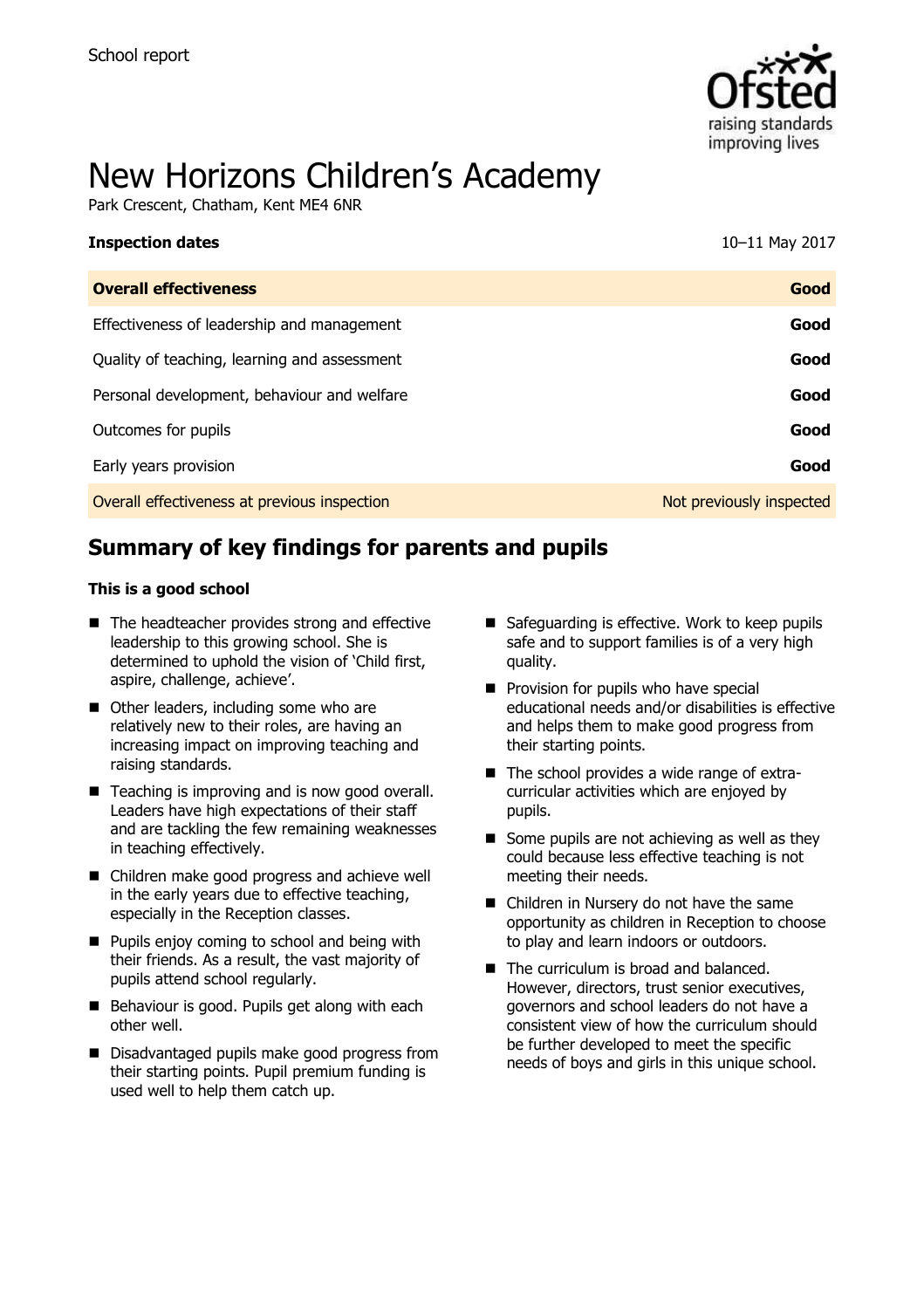

# **Full report**

### **What does the school need to do to improve further?**

- Those responsible for governance and leadership should:
	- continue to provide development opportunities for leaders who are new to the role so they can have a greater impact on improving teaching and raising standards
	- develop an agreed vision and strategy to ensure that the curriculum meets the needs of all pupils in the school
	- improve the provision in Nursery so that children can choose when to play and learn indoors or outdoors.
- Continue to improve teaching, learning and assessment so that all groups of pupils make rapid progress, by:
	- tackling the few remaining weaknesses in teaching
	- ensuring that all teachers have high expectations about the quality of learning, how pupils present their work and how pupils behave
	- enabling the strongest teachers to share their expertise with other colleagues more regularly.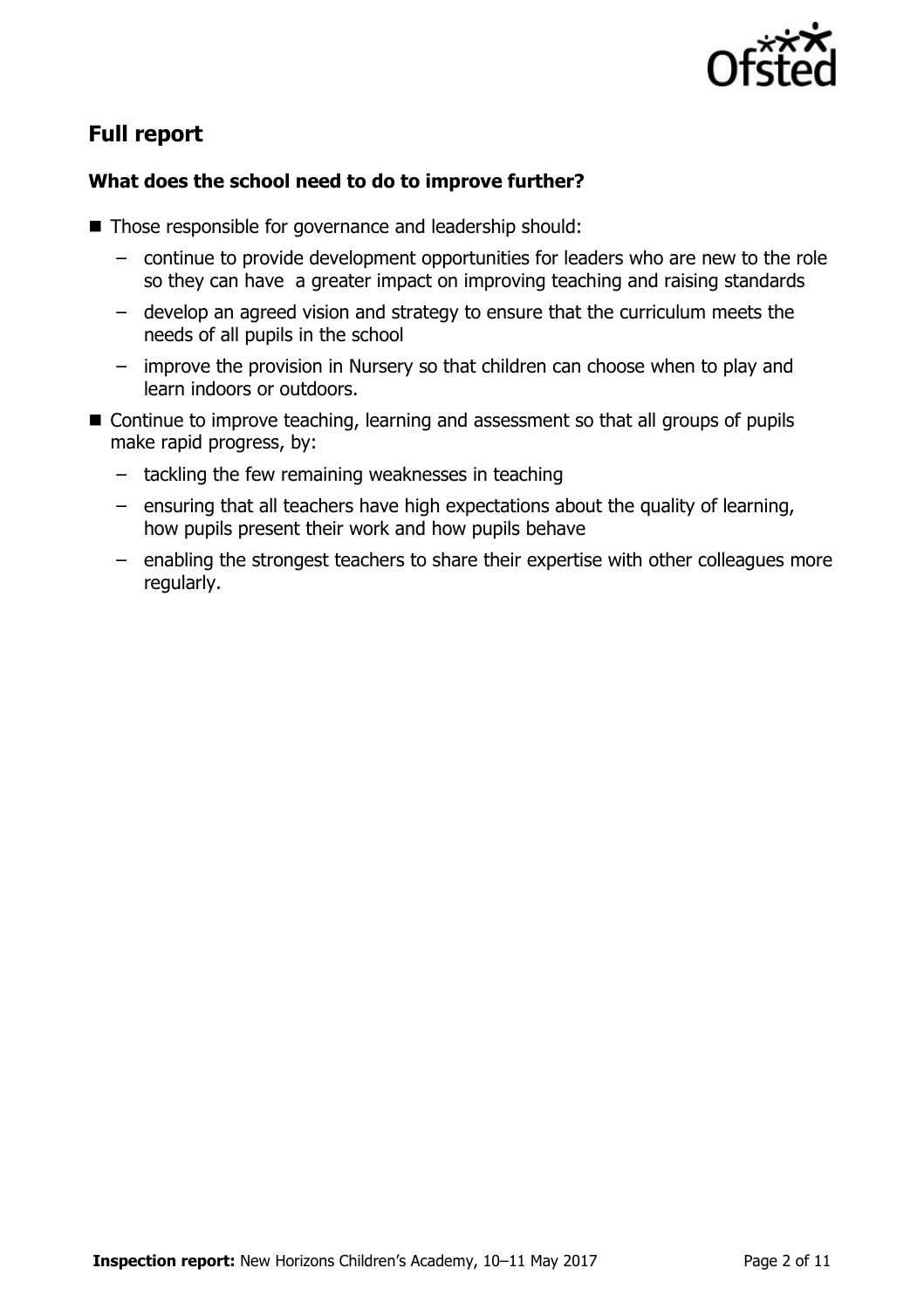

# **Inspection judgements**

#### **Effectiveness of leadership and management Good**

- Since her appointment in January 2016, the headteacher has led the school with integrity through a significant period of rapid growth. As more and more staff and pupils have joined the school she has maintained her primary aim of putting children first.
- Together with her team, the headteacher has worked hard to create a cohesive community within the school. Although pupils join at different times and at different stages in their education, they quickly feel like they belong at New Horizons.
- The recently appointed deputy headteacher, together with the assistant headteachers, has strengthened the overall leadership of the school. Leaders have an accurate view of the school's strengths and weaknesses and well-thought-out plans to drive further improvement.
- Leaders have been successful at improving teaching so that it is now good overall. Leaders have used performance management and professional development effectively to help teachers, including those who are new to the profession, to improve. Staff told inspectors that they have appreciated the professional development opportunities provided by the school and the academy trust.
- Disadvantaged pupils are making good progress to overcome their barriers to learning because of the carefully planned use of the pupil premium funding. Similarly, additional funding for those pupils who have special educational needs and/or disabilities is used effectively to provide appropriate additional support and teaching.
- The curriculum is broad and balanced and gives pupils opportunities to develop their skills in different subject areas. The sports premium is used effectively to enhance provision in physical education. Many exciting events, including school trips and residential visits, enhance learning. There are numerous interesting extra-curricular activities that pupils enjoy taking part in. Some activities, such as the healthy eating club, involve families too.
- Some current activities do not engage boys and girls sufficiently well. Leaders are developing teachers' confidence so that they can adapt the curriculum to meet the specific needs of the pupils who attend New Horizons.
- Pupils have strong moral values and know right from wrong. Although pupils do not know the fundamental British values by name, they do, more importantly, demonstrate them through their actions in an age-appropriate way. Spiritual, moral, social and cultural development is promoted well.
- Most parents are very happy with the education and care that the school provide for their children. A few parents expressed concerns about changes in leadership since the school opened. As the school has grown, some parents perceive the headteacher to be less visible and available to them to deal with concerns. A few parents were also concerned about the changes in teaching staff during the year.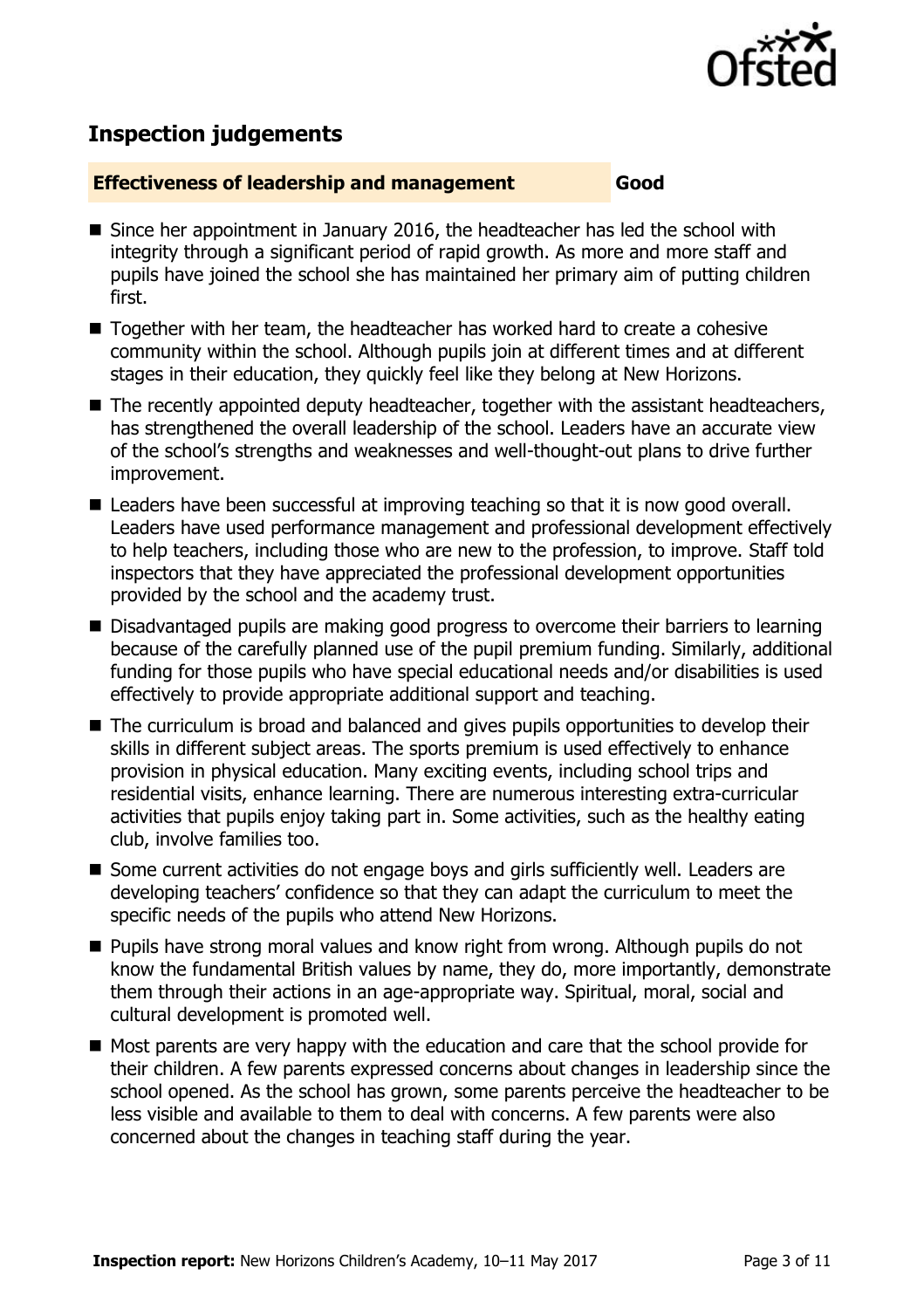

#### **Governance of the school**

- There are clear lines of accountability at each of the levels of governance within the trust. Directors challenge executive leaders about the performance of each academy in the trust, including New Horizons. The directors ensure that there is strong strategic and financial planning and that leaders receive helpful development opportunities. They assure themselves that safeguarding and other statutory requirements are met. However, directors do not routinely discuss the curriculum in their primary schools. They have not set clear aims or objectives to ensure that the curriculum meets the needs of all pupils equally well or develops them as 'thinkers'.
- Members of the academy advisory board and regional governing body know the school well. They visit the school regularly to check how well it is performing. Although they know the school's strengths and weaknesses, some of their current evaluations are over-generous.

#### **Safeguarding**

- The arrangements for safeguarding are effective.
- Leaders who are responsible for safeguarding are diligent and dedicated to keeping the whole school community safe. The home–school support worker provides valuable and timely support to the most vulnerable pupils and their families. Work with other agencies and professionals to keep pupils safe is very effective. Records relating to all aspects of safeguarding, including the recruitment of staff, are detailed and comprehensive.
- Staff are well trained and fully understand their responsibilities towards keeping pupils safe. The trust safeguarding lead provides additional high-quality support, challenge and expertise. Staff appreciate the weekly briefings they receive that inform them about many different safeguarding issues. As a result, staff know how to act appropriately in a wide range of situations, for example when children are missing from education. However, leaders are not complacent and are always looking for ways to strengthen procedures further.

#### **Quality of teaching, learning and assessment Good**

- Leaders have an accurate view of the quality of teaching because of the regular checks they make. Teaching has improved this year and is now good overall.
- Teachers plan well together to ensure that a consistent approach to teaching and learning exists in each year group. As a result, pupils have continued to make progress even when staff have been absent or have changed.
- The most effective teachers check how well pupils are doing during lessons. They make tasks harder or give additional support where necessary. Teachers have recognised the need to stretch pupils, including the most able, and have very recently introduced 'wobble challenges' that encourage pupils to try tasks which are more difficult.
- Teachers and teaching assistants provide good support to pupils who have special educational needs and/or disabilities and those who have fallen behind and need to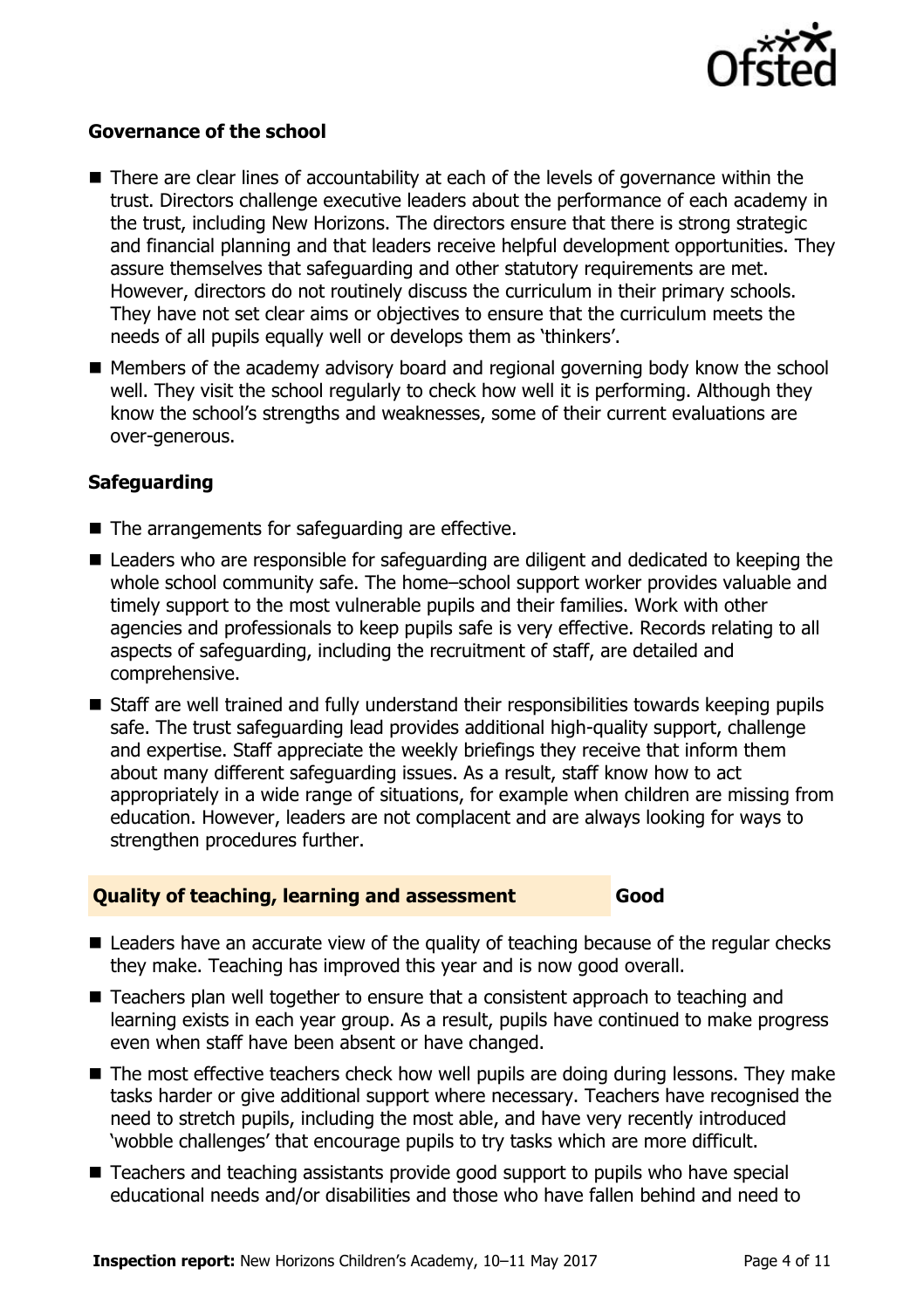

catch up. Well-planned individual and small-group support in class and more specific well-led intervention groups are helping pupils to make good progress.

- **Pupils are making good progress in mathematics because it is taught well in most** classes. Younger pupils use practical equipment to help them understand calculations, while older pupils regularly demonstrate their reasoning skills. In Year 3, pupils were learning to measure accurately in millimetres but while doing so had to deepen their reasoning skills by finding combinations of lengths that met agreed criteria.
- Reading is taught effectively. Younger pupils use phonics to sound out unfamiliar words, while older pupils enjoy completing challenging tasks about their class reading texts.
- There are regular opportunities for pupils to discuss, investigate and think about things for themselves in a range of subjects. For example, in science older pupils use the laboratories at the neighbouring secondary school to enhance their learning.
- The vast majority of parents welcome the detailed information they receive about their child's progress and attitudes to learning. Following the headteacher's review, parents now think the homework that pupils are given is appropriate.
- Leaders are aware that there are a few remaining inconsistencies in the quality of teaching. These are caused by lower expectations, weaker subject knowledge and missed opportunities to apply and develop pupils' skills and knowledge.

#### **Personal development, behaviour and welfare Good**

#### **Personal development and welfare**

- The school's work to promote pupils' personal development and welfare is good.
- **Pupils have good values and are tolerant of each other, recognising everyone's** personal qualities.
- Adults demonstrate high levels of care towards pupils. As a result, pupils are happy to approach an adult if they have a problem, knowing that they are there to help.
- **Pupils feel safe at school; they have no real concerns about bullying of any type. Pupils** know how to stay safe when using online technology.
- Reward systems, such as the weekly golden-tie awards and the red ties for members of the school council, promote personal development very well. Pupils take pride in these special items of uniform, and know their efforts to do the right things will be recognised.
- **Pupils'** physical well-being is promoted well by the provision of healthy meals and snacks and the wide range of extra-curricular sporting activities available. This is also the case at the breakfast club; however, there are missed opportunities for pupils to select and serve their own food independently.
- While some pupils have recently improved the quality of their presentation, there remains a wide variability in the pride pupils take in their work. This is linked to teachers' expectations.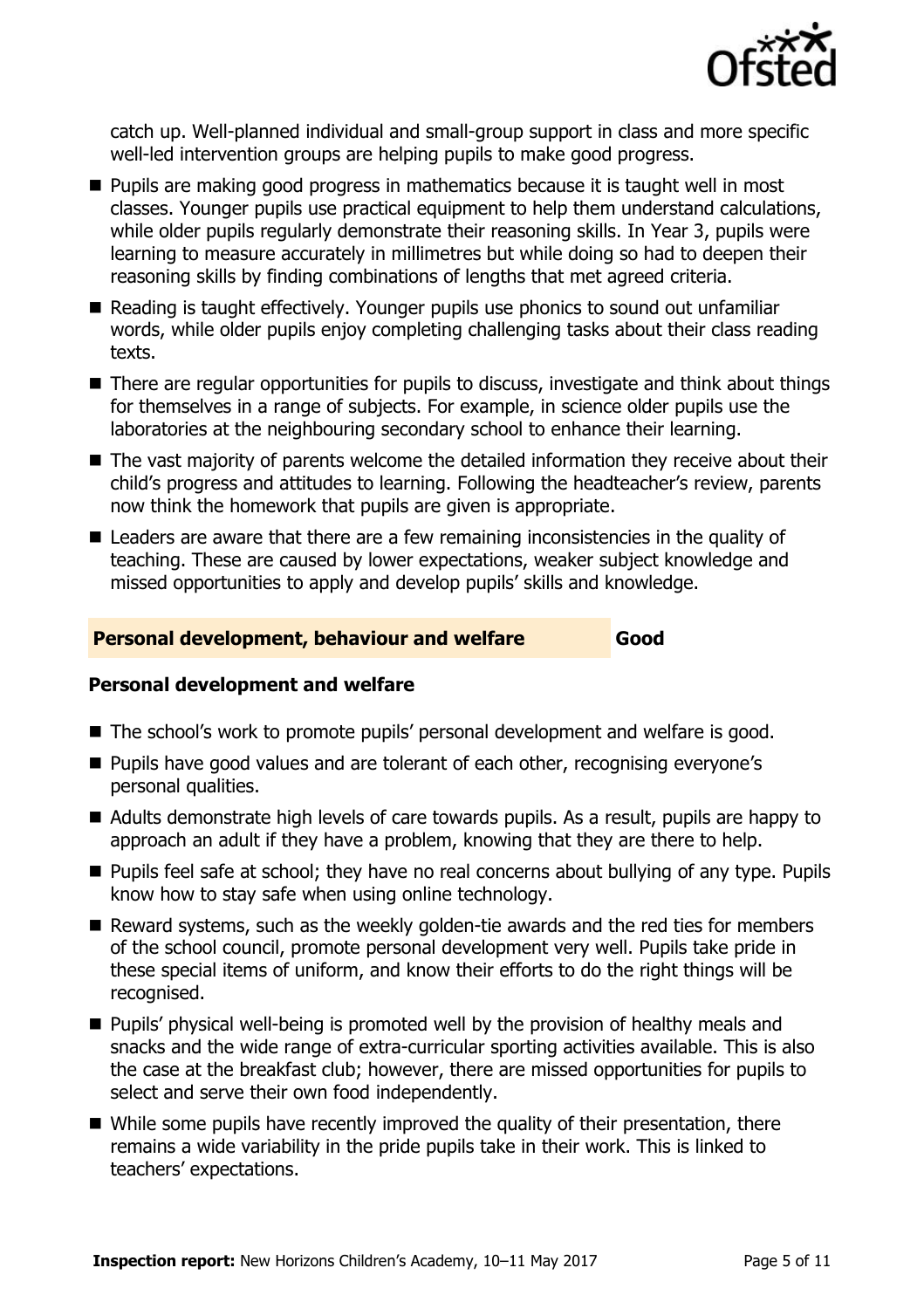

### **Behaviour**

- The behaviour of pupils is good.
- **Pupils are welcoming and respectful. They move around the school sensibly and take** care of their environment, for example by making sure any litter is placed in the bin. Pupils help new classmates to settle in quickly so they soon become part of the New Horizons family.
- Staff have been successful in helping pupils who find it more difficult to manage their behaviour to improve over time.
- Attendance is improving because pupils enjoy coming to school. The proportion of pupils who are persistently absent is falling due to effective work by school staff with pupils and their families.
- Where teaching is less engaging, pupils' behaviour sometimes becomes distracting. Some pupils are unable to regulate their own behaviour. Similarly, when supervision is less effective, there is some boisterous play at breaktimes.

#### **Outcomes for pupils Good Good**

- **Pupils develop their early reading skills well. In 2015 and 2016 more pupils met the** phonics screening check standard in Year 1 than found nationally. Last year, disadvantaged pupils did better than other pupils nationally.
- $\blacksquare$  Pupils who did not meet the phonics standard in Year 1 are making rapid progress to help them catch up towards meeting the standard in Year 2.
- Throughout the school, disadvantaged pupils make at least the same progress as their peers in writing and mathematics and often more. This is because pupil premium funding is used appropriately to support them.
- Pupils who have special educational needs and/or disabilities make good progress from their starting points. This is due to the effective support they receive in class and the well-planned interventions put in place to help them catch up.
- The most able pupils are developing a mastery of language, grammar and punctuation. They are successfully using a range of formal and informal styles in their writing. However, there are some weaknesses in their spelling skills. In mathematics, some of the most able pupils in key stage 1 and key stage 2 are demonstrating a greater depth of understanding.
- Where teaching is particularly effective, pupils are making strong progress in developing their skills in science and humanities. They apply their written English skills well.
- There are currently no published outcomes for the end of key stage 2. Leaders recognise that some teaching needs to be further improved to ensure that all groups of pupils make strong progress towards meeting end-of-key-stage expectations.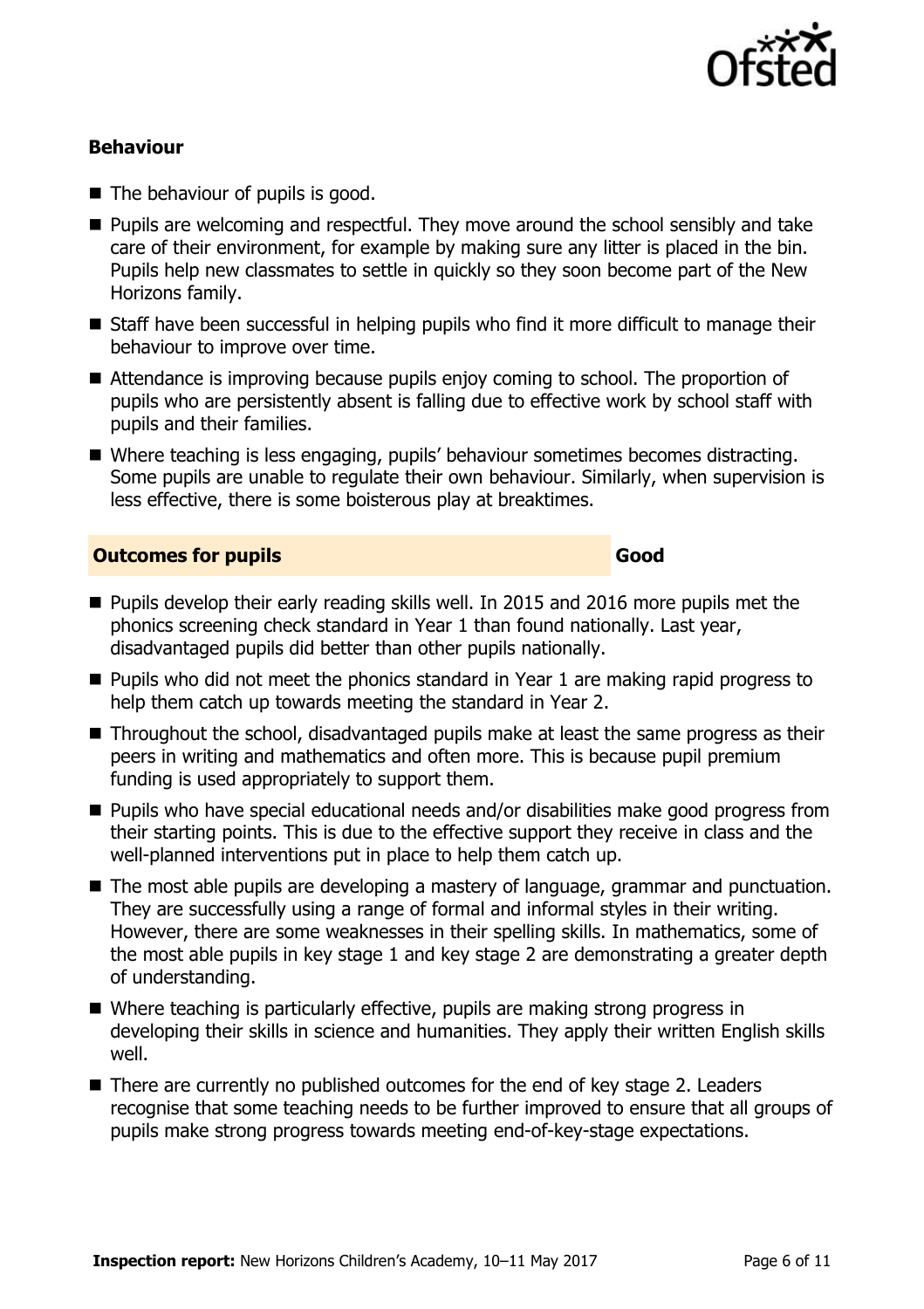

### **Early years provision Good**

- **E** Effective leadership of the early years provision ensures that all groups of children make good progress, so they are well prepared for Year 1.
- Children enter Nursery or Reception with skills and knowledge that are below those found typically. From these low starting points, children have made good progress to achieve a good level of development that was above the national average in 2015 and 2016. However, leaders are not complacent. They recognise that within the overall good progress, there are some areas of learning where some groups of children do less well. They have begun to adapt the curriculum to address this.
- In Reception, there is a rich curriculum which builds upon first-hand experiences such as visiting a farm. Once introductory tasks are completed, children are able to choose to learn and play indoors or in the spacious and well-resourced outdoor area.
- Children in the Nursery do not enjoy such freedom. Staffing restrictions mean that children have set times to learn and play indoors and outdoors. This prevents boys and girls from sustaining activities and developing a wider range of interests.
- Although adults help children to develop their language and vocabulary well, a significant number of children have difficulties with their speech articulation.
- **Phonics is taught well and meets the needs of children as they develop an interest in** reading. Children are encouraged to attempt their own writing in a range of adult-led and independent activities. For example, inspectors observed children applying their phonic skills when writing about their recent visit to the farm. However, opportunities for children to develop their handwriting by forming the letter shapes correctly are quite limited.
- **Pupil premium funding is used effectively to provide additional teaching for** disadvantaged children so they get a good start to their education. Children who have special educational needs and/or disabilities are identified as soon as possible so that suitable support can be planned.
- There are strong links with parents. Staff work hard to involve parents regularly in their child's learning.
- Safeguarding in the early years is effective. Staff are well trained to look after children's welfare. Leaders are currently providing teaching assistants with training to help them develop their skills further when supporting children's learning.
- Some boys have not yet developed positive attitudes to learning. They are occasionally disrespectful. Many boys and girls tend to choose activities that reinforce gender stereotypes. For example, boys enjoy the construction areas and girls enjoy dressing up. Leaders are finding new ways to help children choose a range of activities.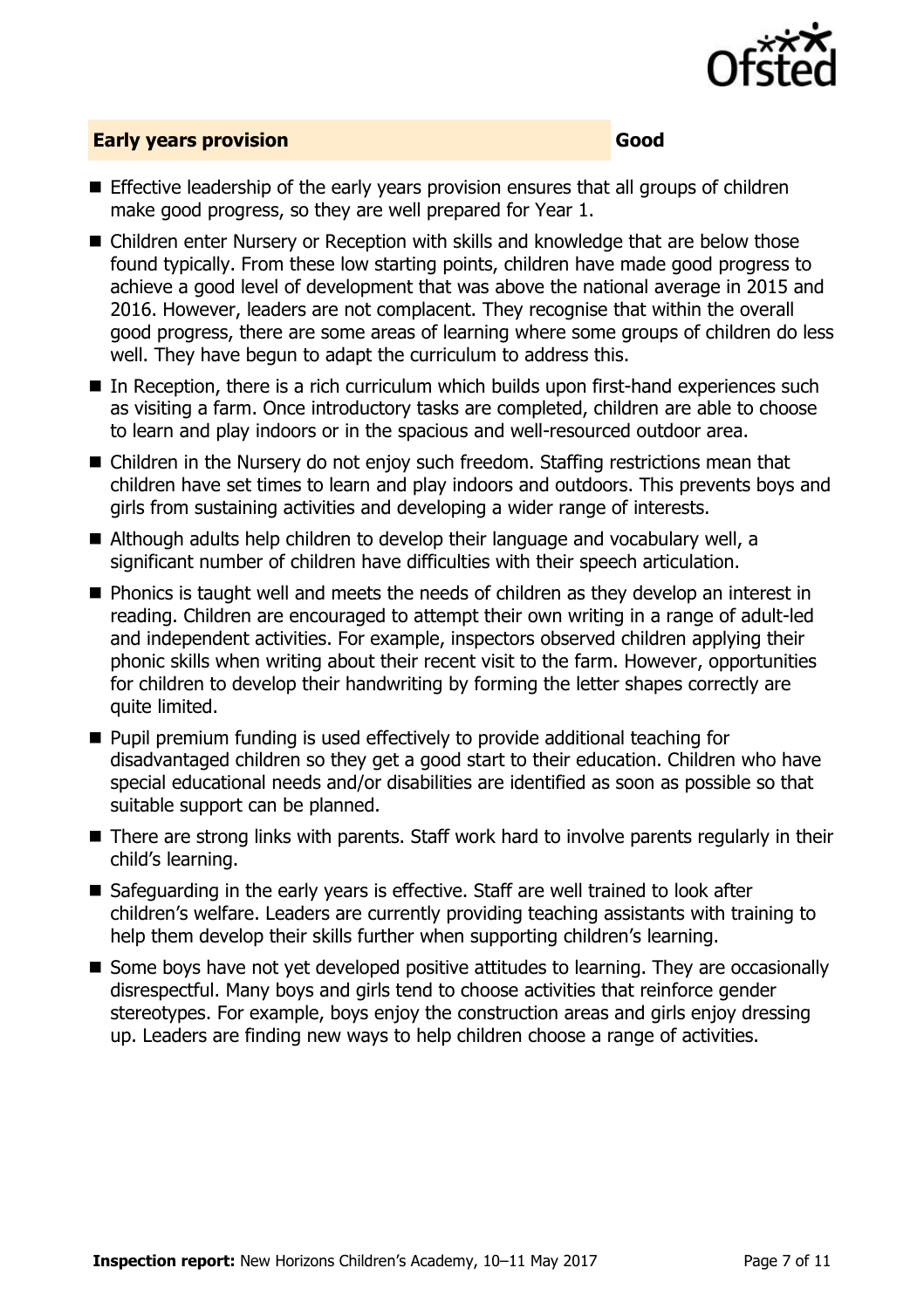

# **School details**

| Unique reference number | 140215   |
|-------------------------|----------|
| Local authority         | Medway   |
| Inspection number       | 10032498 |

This inspection of the school was carried out under section 5 of the Education Act 2005.

| Type of school                      | Primary                             |
|-------------------------------------|-------------------------------------|
| School category                     | Academy sponsor-led                 |
| Age range of pupils                 | 4 to 11                             |
| Gender of pupils                    | Mixed                               |
| Number of pupils on the school roll | 413                                 |
| Appropriate authority               | Academy trust                       |
| Chair                               | Lee Round (regional governing body) |
| <b>Headteacher</b>                  | Jody Murphy                         |
| Telephone number                    | 01634 336565                        |
| <b>Website</b>                      | www.newhorizons-ca.org.uk           |
| <b>Email address</b>                | office@newhorizons.medway.sch.uk    |
| Date of previous inspection         | Not previously inspected            |

### **Information about this school**

- The school opened in September 2014 with two classes and has grown rapidly. It now has 14 classes and is larger than the average primary school nationally.
- The school currently consists of: a Nursery class with separate morning and afternoon groups; three classes in Reception, Year 1 and Year 2; and two classes in each of Year 3 and Year 4. There are not yet any pupils in Year 5 or Year 6.
- The school is a sponsored academy which is part of The Thinking Schools Trust.
- The headteacher joined the school in January 2016 and the deputy headteacher joined the school in April 2017.
- The school operates a breakfast club which is open every morning before school.
- The school meets requirements on the publication of specified information on its website.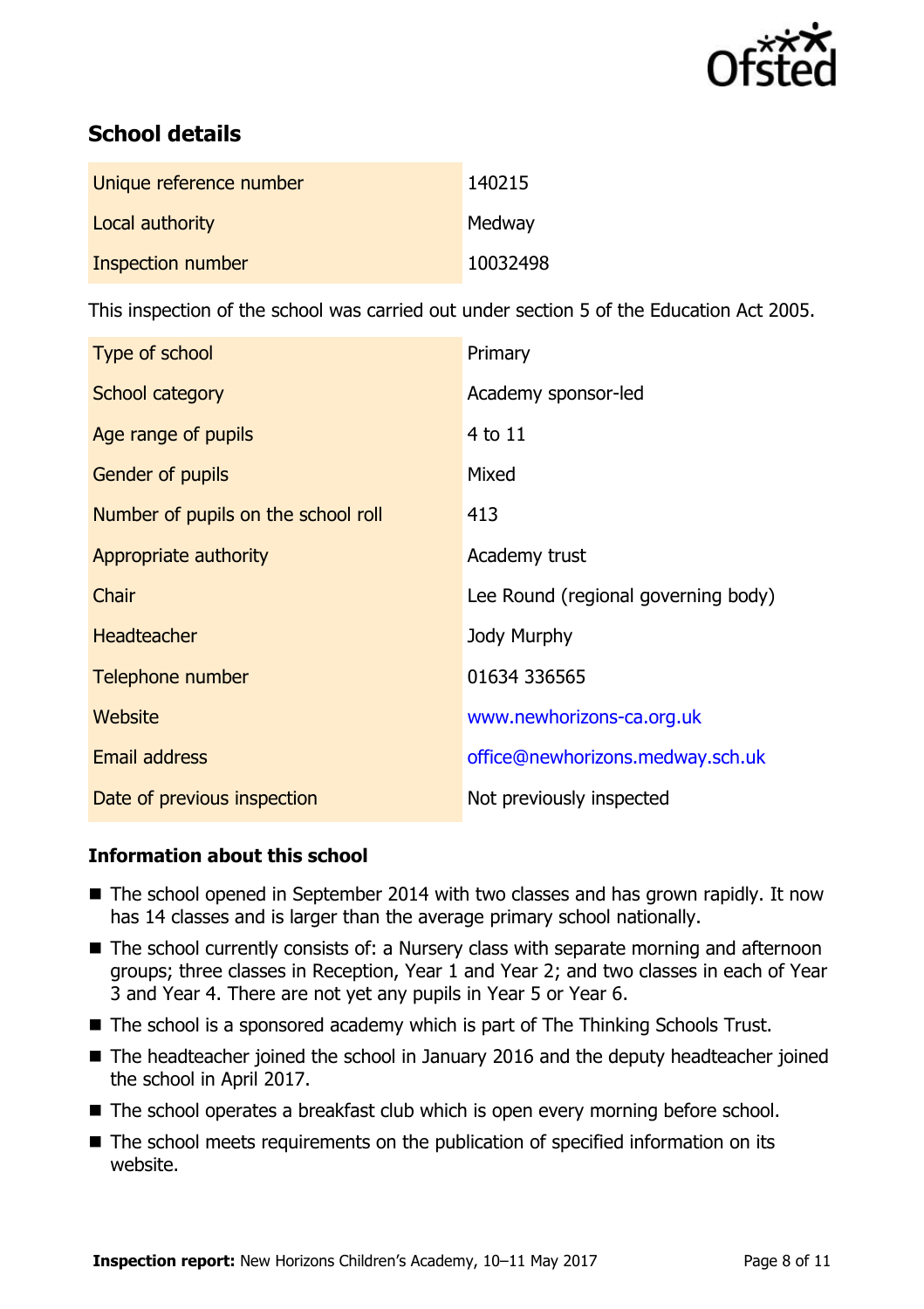

■ The school complies with Department for Education guidance on what academies should publish.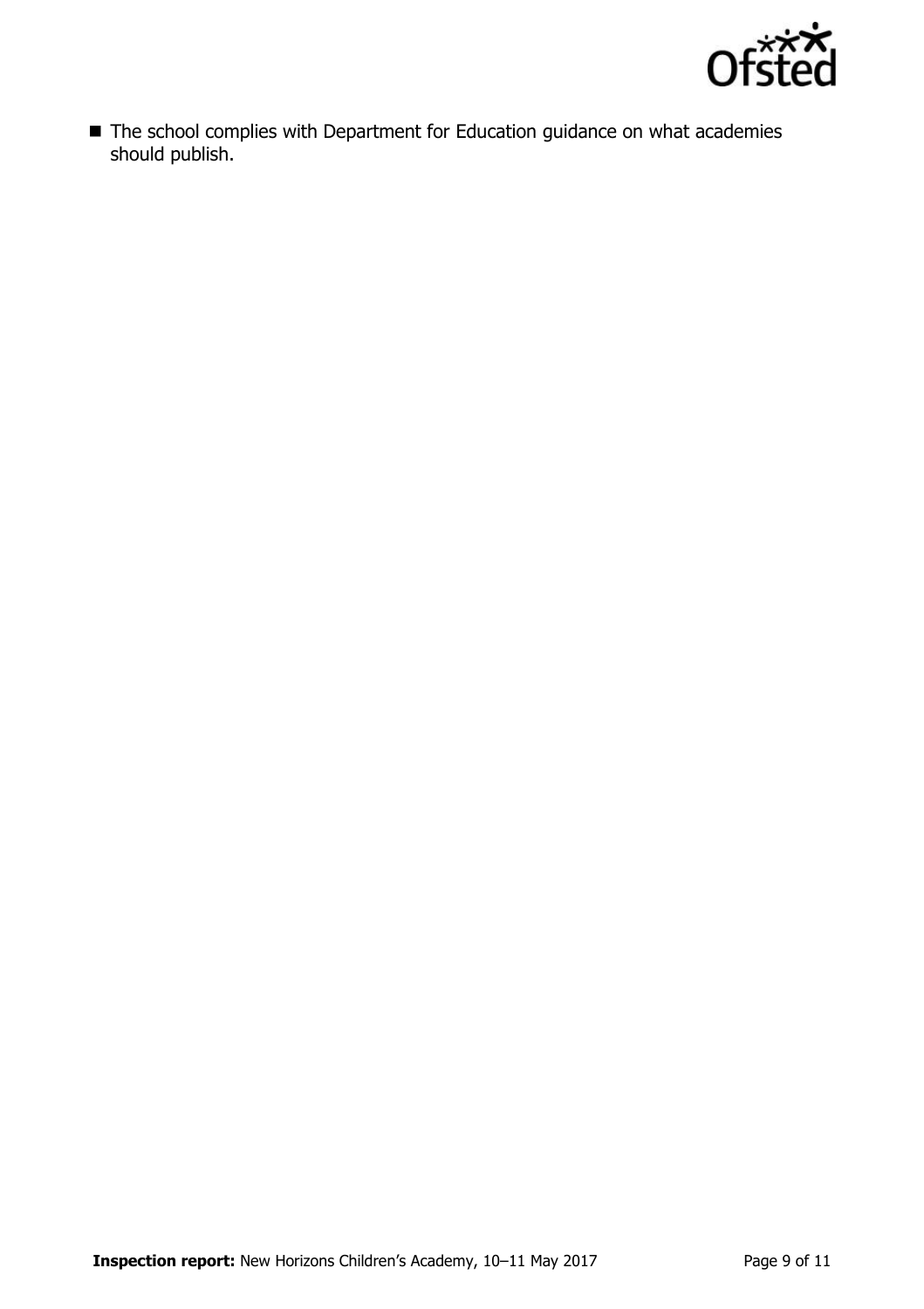

## **Information about this inspection**

- Inspectors observed learning in each class at least once. The majority of these observations took place with the headteacher or another senior leader. Inspectors looked at a wide selection of pupils' workbooks with school leaders.
- Inspectors held two meetings with those responsible for governing the school. These meetings included: directors of the trust; trust executive leaders, including the chief executive officer; the chair and other members of the regional governing body and members of the academy advisory board.
- Inspectors considered a wide range of school documentation, including documents related to safeguarding, attendance, school improvement and governance.
- Inspectors held meetings with the headteacher, deputy headteacher, other school leaders and newly qualified teachers.
- To gain their views of the school, inspectors spoke informally with pupils in lessons and around the school and met the school council more formally. Inspectors considered 47 responses to the online pupil questionnaire. Inspectors also heard some pupils in Year 2 and Year 4 read.
- $\blacksquare$  In addition to speaking to a number of parents at the start of the inspection, inspectors considered 57 responses to the online Parent View questionnaire, including 34 free-text comments.
- Inspectors considered 27 responses to the confidential staff survey.

#### **Inspection team**

| Lee Selby, lead inspector | Her Majesty's Inspector |
|---------------------------|-------------------------|
| Dan Lambert               | Her Majesty's Inspector |
| <b>Sue Reid</b>           | Ofsted Inspector        |